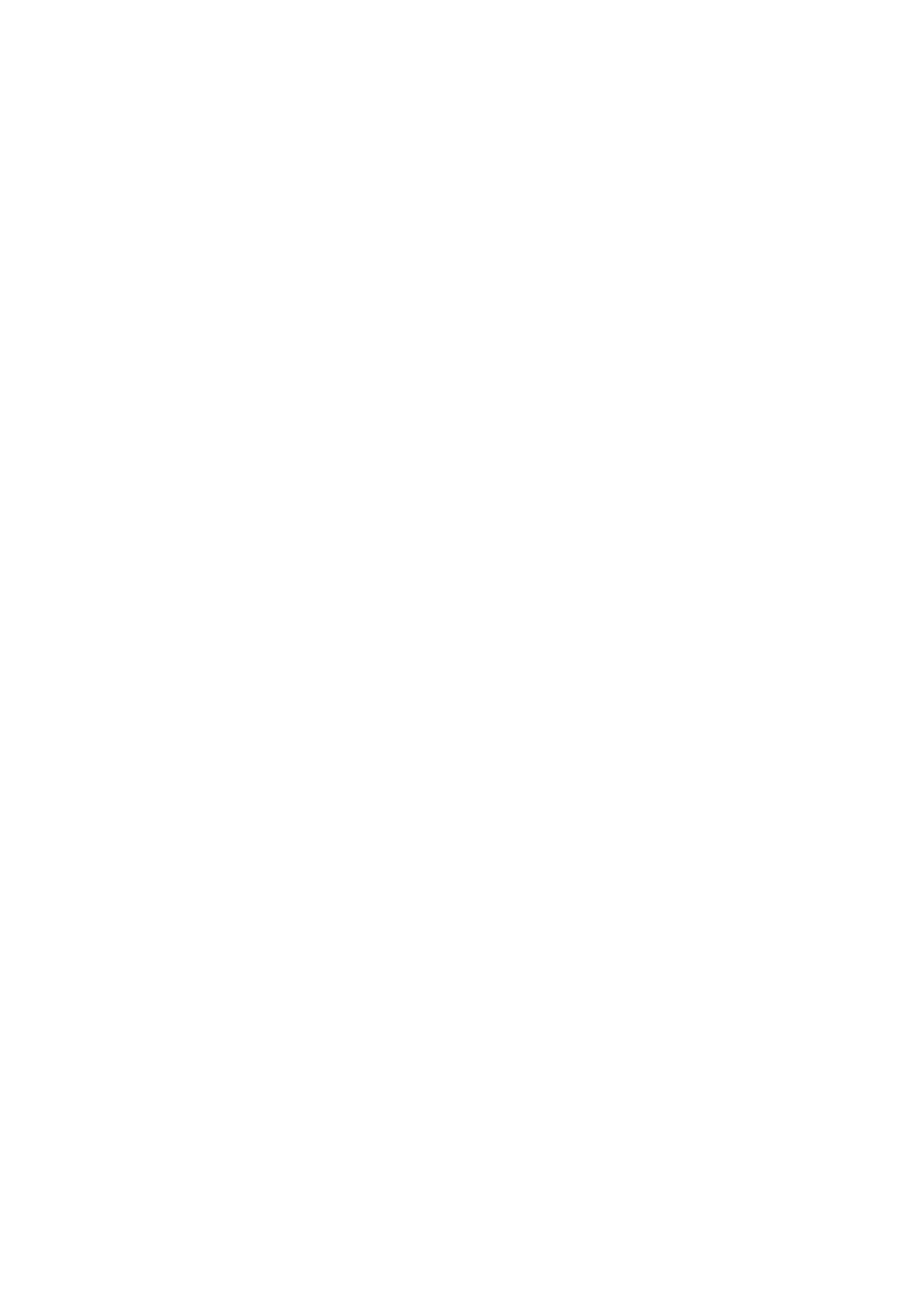# Table of Contents

|               |                                         | Pages                |
|---------------|-----------------------------------------|----------------------|
|               | Introduction                            | $\mathbf{1}$         |
|               | Purpose of this document<br>1.1         | 1                    |
|               | Structure of this document<br>12        | $\blacktriangleleft$ |
| $\mathcal{P}$ | <b>Action Point 1</b>                   | 2                    |
|               | <b>Highways England Response</b><br>2.1 | $\overline{2}$       |
| 3             | <b>Action Point 5</b>                   | 3                    |
|               | 3.1<br><b>Highways England Response</b> | 3                    |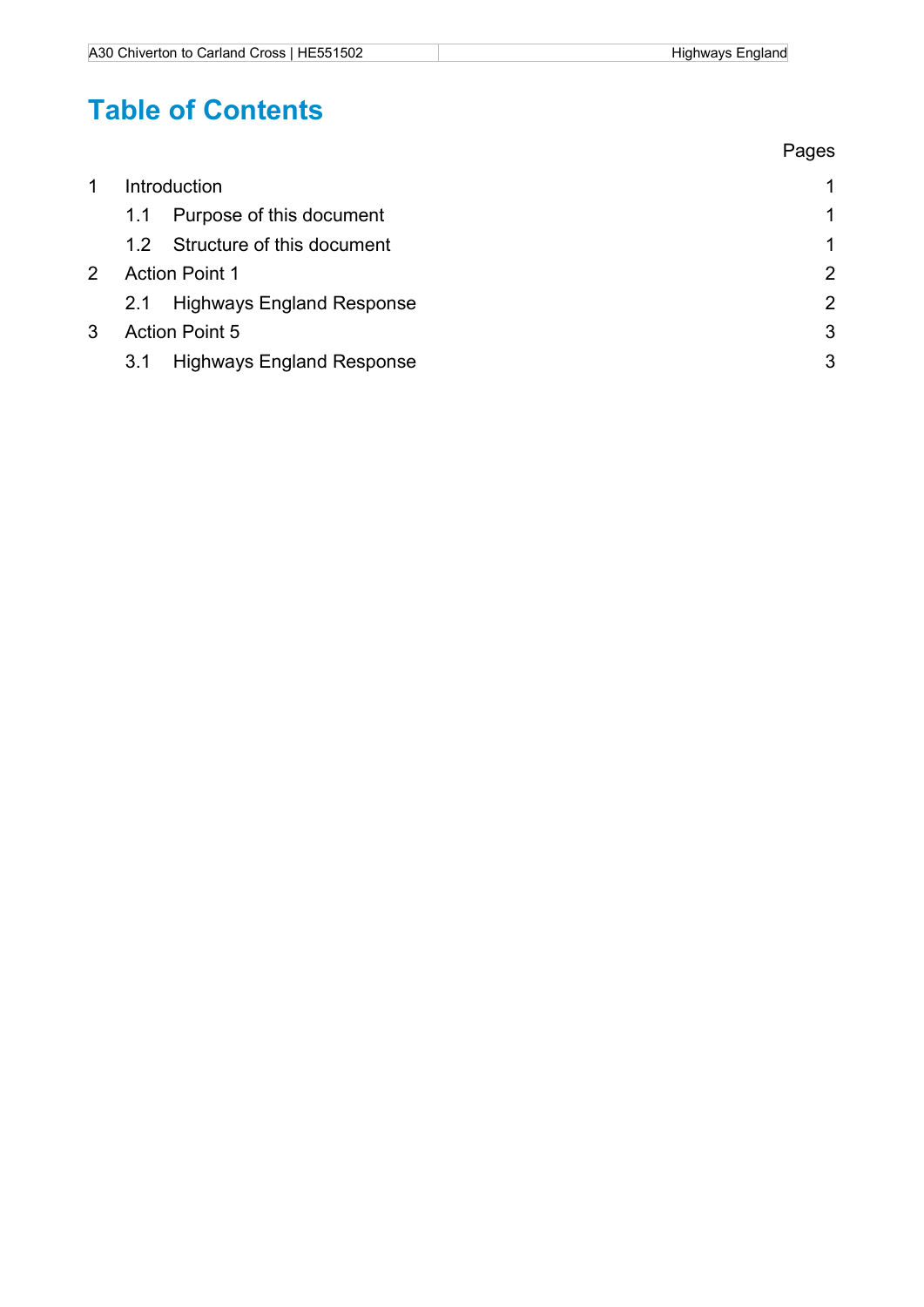### 1 Introduction

#### 1.1 Purpose of this document

1.1.1 This document sets out the Highways England (the Applicant) response to the Hearing Action Points arising from the Issue Specific Hearing into Chybucca Junction for the A30 Chiverton to Carland Cross scheme, which took place at the Atlantic Hotel in Newquay at 10am on Wednesday 12 June 2019.

#### 1.2 Structure of this document

- Each chapter of this document provides a response to a Hearing Action Point. Where necessary, this response may include information that is provided in an appendix to this document or which has been submitted to the Examining Authority (ExA) separately.
- Any of the Action Points which were directed solely at another Interested Party have not been included in this document, as no response or comment by Highways England is required. Any Action Points directed to be completed by a later deadline are not included in this document and will be submitted at the relevant deadline.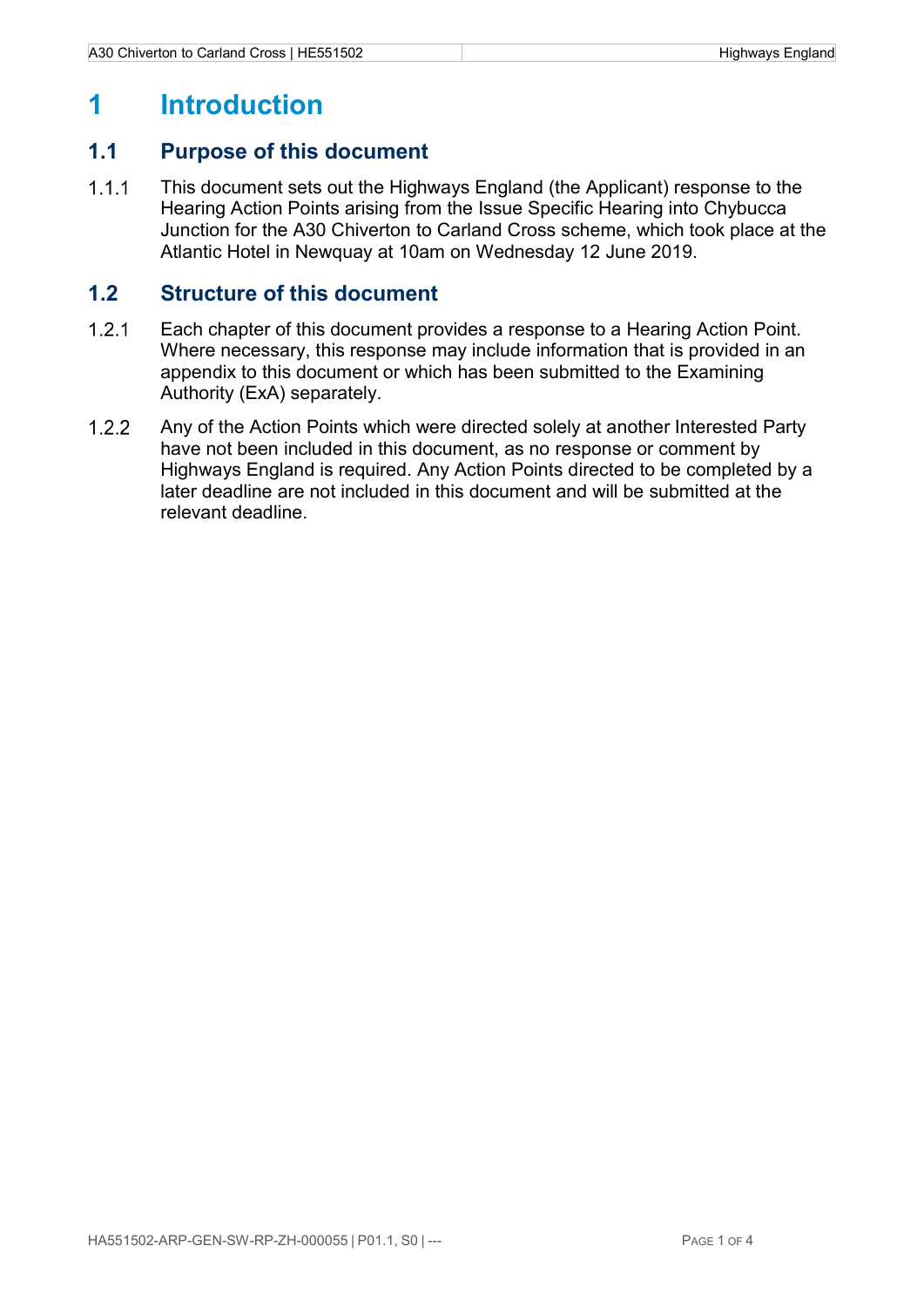## 2 Action Point 1

Hearing Action Point 1: Submission of documents relating to traffic modelling requested by Mr Tofts obo Mr Parker

#### 2.1 Highways England Response

- 2.1.1 Highways England shared the following documents with Mr Tofts on behalf of Mr Parker immediately after the closure of the Hearing on 12 June:
	- PCF Stage 3 Traffic Data Collection Report. WSP produced this report as part of their modelling work in 2017.
	- PCF Stage 3 Local Model Validation Report. WSP produced this report as part of their modelling work in 2017.
	- PCF Stage 3 Traffic Forecasting Report. WSP produced this report as part of their modelling work in 2017.
	- PCF Stage 3 Appraisal Specification Report. Produced by Arup in 2018 on receipt of the above documentation from WSP.
	- PCF Stage 3 Combined Modelling and Appraisal Report (ComMA). Produced by Arup in 2018 on receipt of the above documentation from WSP. This supersedes some of the modelling work undertaken by WSP in 2017.
	- PCF Stage 3 Distributional Impacts Report. Produced by Arup in 2018 on receipt of the above documentation from WSP.
	- Operational Assessment Technical Note produced by Arup in 2018 on receipt of the above documentation from WSP.
	- Some additional supplementary operational technical notes to reflect modelling work undertaken to address comments raised by Cornwall Council on the original 2018 Operational Assessment Technical Note were also provided.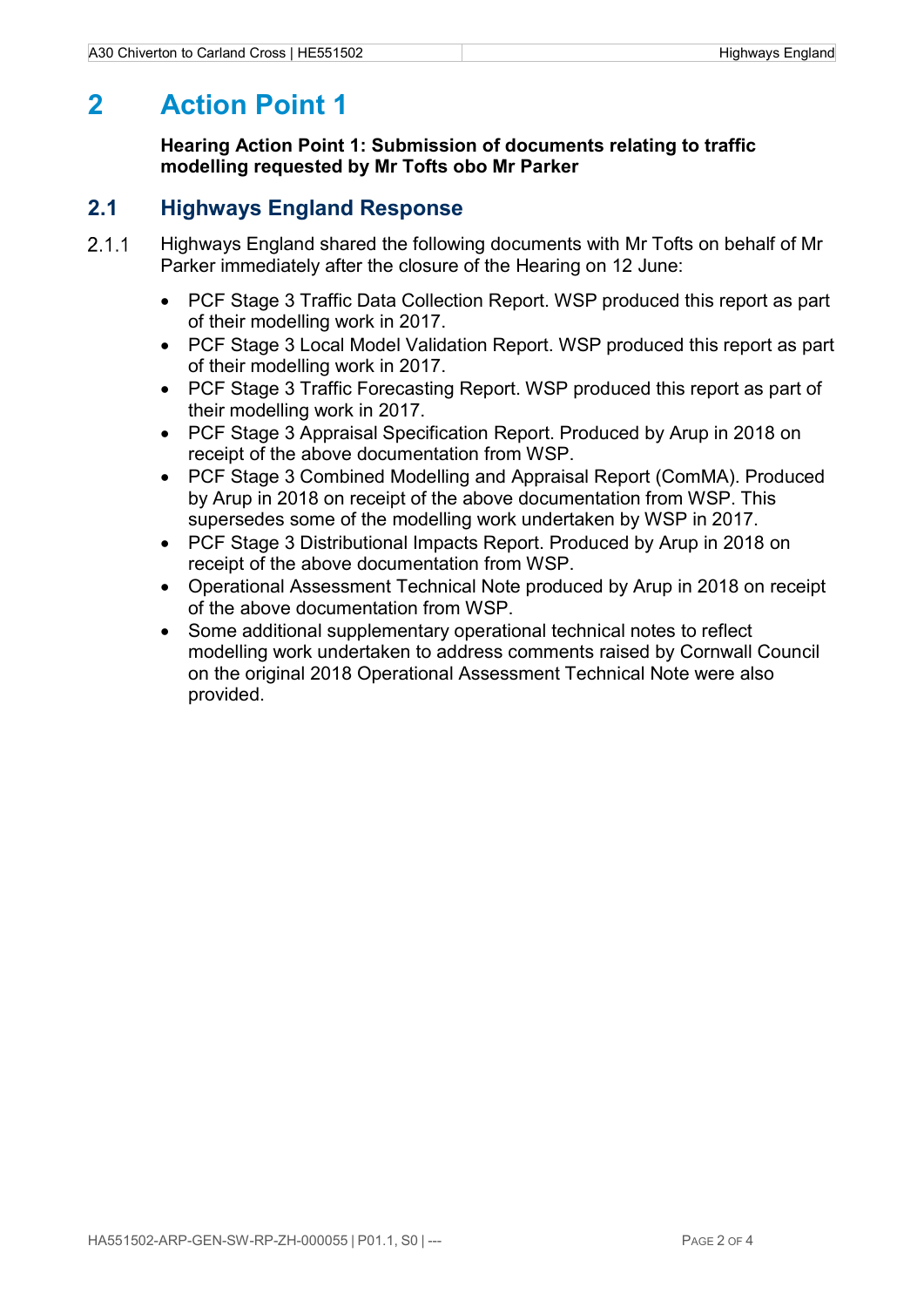## 3 Action Point 5

Hearing Action Point 5: Post-hearing submissions – to include journey time data

#### 3.1 Highways England Response

- The Highways England response to Action Point 11 Chybucca Junction Position, in the Comments on Reponses to Hearing Action Points (Document Reference 8.17) [REP4-005] submitted at Deadline 4, provided forecast journey time data extracted from the A30 Traffic Model for a number of scenarios between the Callestick area and Carland Cross.
- This included at Table 4.2 of the document, a 'Do Something' (DS) scenario in which the scheme is in place and the national speed limit applies to the existing A30, compared to a 'Do Minimum' (DM) scenario in which the scheme is not in place. For ease of reference, this table is replicated below in Table 1.

Table 1 Forecast journey times from Callestick to Carland Cross with national speed limit on detrunked existing A30

|                  |             | <b>Journey Times (mm:ss)</b> |                |                |                |
|------------------|-------------|------------------------------|----------------|----------------|----------------|
| <b>Direction</b> | <b>Peak</b> | <b>2023 DM</b>               | <b>2023 DS</b> | <b>2038 DM</b> | <b>2038 DS</b> |
|                  | AM          | 12:32                        | 10:16          | 15:06          | 10:20          |
|                  | Inter Peak  | 11:56                        | 10:20          | 13:47          | 10:20          |
| Westbound        | <b>PM</b>   | 12:39                        | 10:20          | 15:05          | 10:23          |
|                  | AM          | 11:17                        | 10:11          | 13:14          | 10:17          |
|                  | Inter Peak  | 11:11                        | 10:12          | 14:05          | 10:14          |
| Eastbound        | <b>PM</b>   | 13:45                        | 10:16          | 16:40          | 10:21          |

- At the ISH on 12 June 2019 a question was raised regarding forecast journey times between Callestick and Carland Cross on the existing A30 with the speed limits in place on the existing A30 as proposed by Cornwall Council in the Local Impact Report [REP1-010].
- Table 2 sets out the forecast journey times between Callestick and Carland Cross for a 'Do Something' (DS) scenario in which the proposed de-trunked A30 is subject to the speed limits proposed by Cornwall Council. These forecast journey times are set out in the table below for 2023 and 2038 in comparison to a 'Do Minimum' (DM) scenario in which the A30 scheme is not in place.
- Table 2 Comparison of forecast journey times between Callestick and Carland Cross via the existing A30 with de-trunked speed limits

|                  |             | <b>Journey Times (mm:ss)</b> |                |                |                |
|------------------|-------------|------------------------------|----------------|----------------|----------------|
| <b>Direction</b> | <b>Peak</b> | <b>2023 DM</b>               | <b>2023 DS</b> | <b>2038 DM</b> | <b>2038 DS</b> |
|                  | <b>AM</b>   | 12:32                        | 11:55          | 15:06          | 11:58          |
|                  | Inter Peak  | 11:56                        | 11:55          | 13:47          | 11:54          |
| Westbound        | <b>PM</b>   | 12:39                        | 11:59          | 15:05          | 12:04          |
|                  | <b>AM</b>   | 11:17                        | 11:54          | 13:14          | 12:02          |
|                  | Inter Peak  | 11:11                        | 11:54          | 14:05          | 11:58          |
| Eastbound        | <b>PM</b>   | 13:45                        | 11:58          | 16:40          | 12:23          |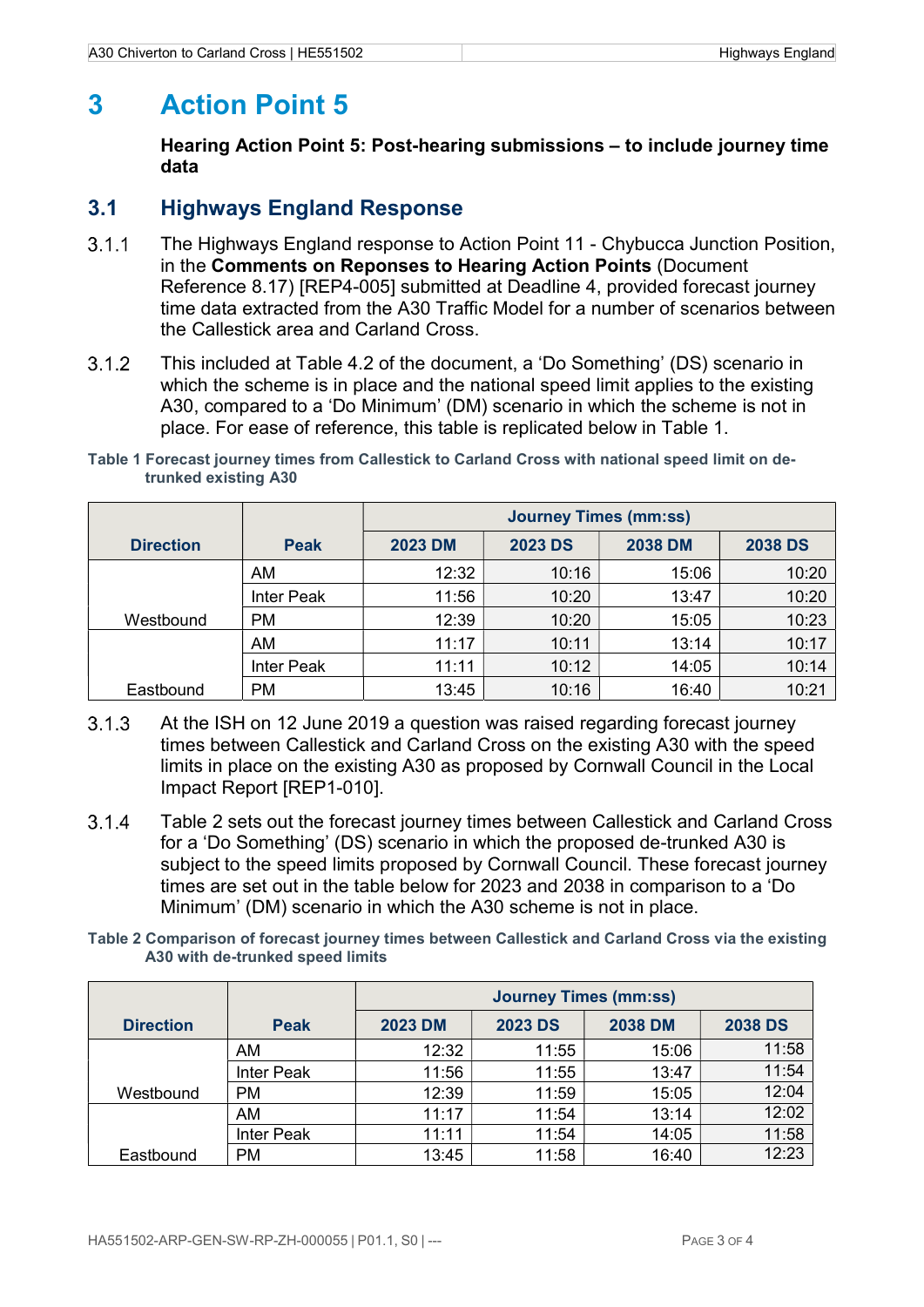The data shows that speed limits on the de-trunked A30 will increase journey times between Callestick and Carland Cross (Table 2) compared to the scenario when the national speed limit remains (Table 1). However, journey times between Callestick and Carland Cross improve compared to the Do Minimum scenario in both cases.